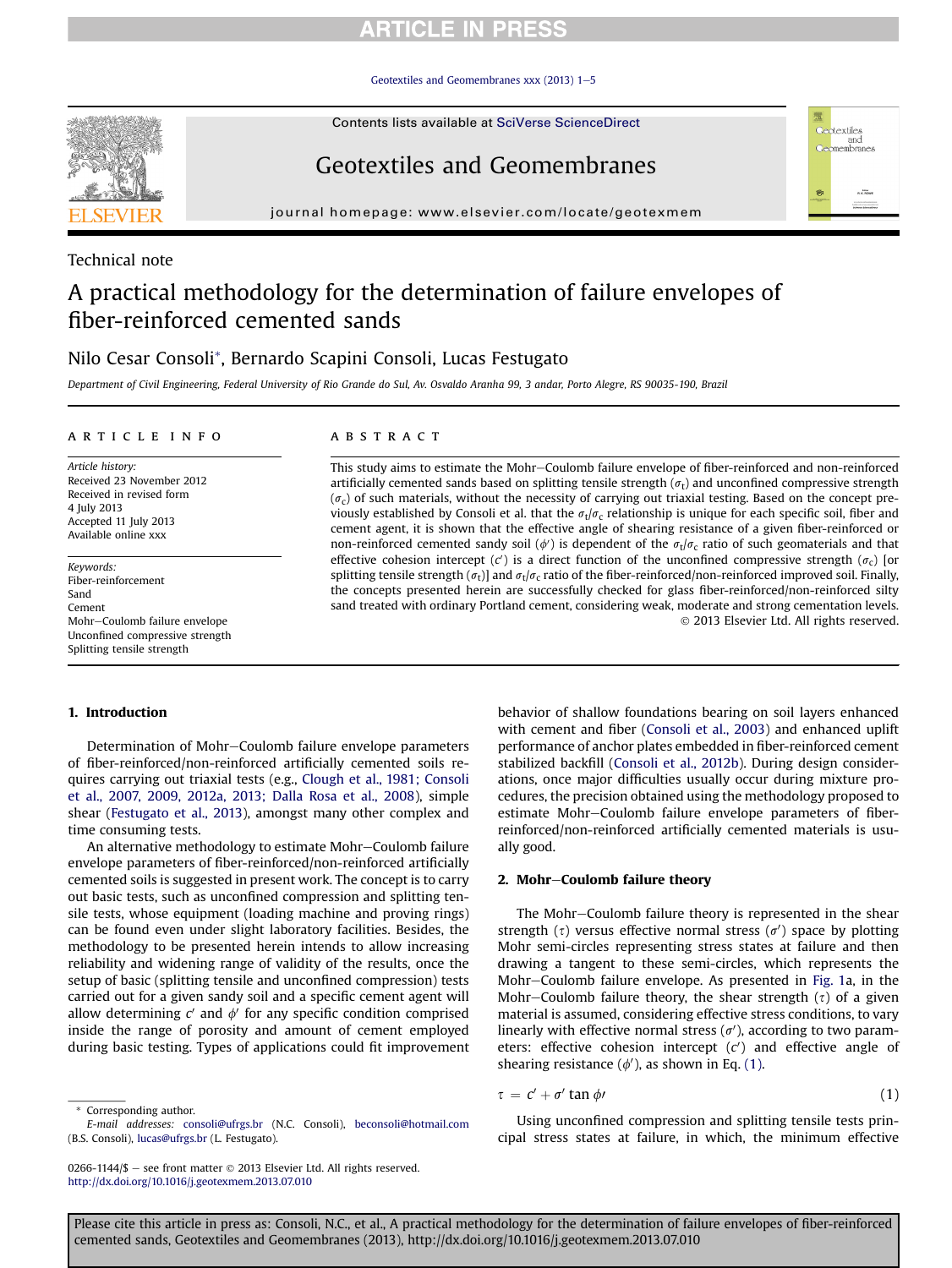<span id="page-1-0"></span>2 N.C. Consoli et al. / Geotextiles and Geomembranes xxx (2013) 1-5

 $\epsilon$ 



Fig. 1. Mohr-Coulomb envelope based on Mohr circles from splitting tensile and unconfined compression tests: (a) theoretical, (b) real data for fiber-reinforced cemented (3% cement) soil and (c) real data for non-reinforced cemented (3% cement) soil.

principal stress ( $\sigma _{3}^{^{\prime }}$ ) and maximum effective principal stress ( $\sigma _{1}^{^{\prime }}$ ) are  $\sigma'_{3\text{c}}$  = zero and  $\sigma'_{3\text{c}} = \sigma_{\text{c}}$  for unconfined compression and  $\sigma'_{3\text{t}} = \sigma_{\text{t}}$  and  $\sigma'_{1t} = -3\sigma_t$  ([Jaeger et al., 2007\)](#page-4-0) for splitting tensile tests, it is possible to establish the following equations, based on triangle-rectangle shown in Fig. 1a, respectively for unconfined compression [Eq. (2)] and splitting tensile [Eq. (3)] test results.

$$
\sin \phi' = \frac{\frac{\sigma_c}{2}}{\left(\frac{\sigma_c}{2} + \frac{c'}{\tan \phi'}\right)}\tag{2}
$$

$$
\sin \phi' = \frac{2\sigma_t}{\left(\sigma_t + \frac{c'}{\tan \phi'}\right)}\tag{3}
$$

Substituting [ $c'$ /(tan  $\phi'$ )] of Eq. (2) into Eq. (3) and rearranging it in terms of (sin  $\phi'$ ), ends up in Eq. (4).

$$
\sin \phi' = \frac{\sigma_{\rm c} - 4\sigma_{\rm t}}{\sigma_{\rm c} - 2\sigma_{\rm t}} \tag{4}
$$

In the development of a rational dosage methodology for soil-Portland cement [Consoli et al. \(2010, 2013\)](#page-4-0) have shown that the porosity/cement ratio  $(\eta/C_{iv})$ , defined as the porosity of the compacted mixture divided by the volumetric cement content, is an appropriate parameter to evaluate the unconfined compressive strength ( $\sigma_c$ ) and the splitting tensile strength ( $\sigma_t$ ) of Osorio sandcement and fiber-reinforced clayey sand-cement mixtures, considering the whole range of cement content and the porosity studied. The  $\sigma_t/\sigma_c$  ratio was shown to be a scalar for the sandcement and fiber-reinforced clayey sand-cement mixtures studied, being independent of porosity/cement ratio. As a consequence, dosage methodologies based on rational criteria can concentrate either on tensile or compression tests, once they are interdependable. Further studies by [Consoli et al. \(2012c\)](#page-4-0) have corroborated that the  $\sigma_t/\sigma_c$  ratio was also a scalar for other soils and cementing agents, such as silt-lime blends. Considering such findings, it is proposed herein to consider that  $\sigma_t = \xi \sigma_c$ , where  $\xi$  is a scalar be introduced into Eqs. (3) and (4), ending in  $\phi'$  and c' being given by Eqs. (5) and (6).

$$
\phi' = \arcsin\left(\frac{1 - 4\xi}{1 - 2\xi}\right) \tag{5}
$$

$$
^{\prime} = \frac{\sigma_{\rm c} \left[1 - \left(\frac{1 - 4\xi}{1 - 2\xi}\right)\right]}{2 \cos \left[\arcsin\left(\frac{1 - 4\xi}{1 - 2\xi}\right)\right]}
$$
(6)

As a consequence, it can be observed that for a given soil, fiber and cementing agent,  $\xi$  is a scalar and the effective angle of shearing resistance  $(\phi')$  [given by Eq. (5)] is a constant and consequently is independent of the unconfined compressive strength  $(\sigma_c)$  and the splitting tensile strength  $(\sigma_t)$ , as well as of the cement content, porosity or porosity/cement ratio of the studied blend, being a function only of the  $\sigma_t/\sigma_c$  ratio. On the other side, the effective cohesion intercept (c') of the blend is a function of  $\xi$  and  $\sigma_c$ , the latter being a function of porosity/cement ratio  $(\eta/C_{iv})$ . Consequently, c' is a function of the  $\xi$ ,  $\eta$  and C<sub>iv</sub>.

#### 3. Checking the proposed methodology

In order to check the accuracy of the methodology presented herein, it will be applied to experimental results carried out by [Consoli et al. \(1998, 1999\)](#page-4-0) in a glass fiber-reinforced silty sand (as well as in non-reinforced blends) treated with three distinct amounts of ordinary Portland cement (base soil was kept the same throughout the whole experiments).

#### 3.1. Fiber-reinforced silty sand treated with Portland cement

[Ulbrich \(1997\)](#page-4-0) and [Consoli et al. \(1998, 1999\)](#page-4-0) carried out complementary studies on the mechanical behavior of fiber-reinforced silty sand treated with Portland cement. [Ulbrich \(1997\)](#page-4-0) carried out unconfined compressive strength  $(\sigma_c)$  and splitting tensile strength  $(\sigma_t)$  of fiber-reinforced silty sand-cement blends [repeatability of the data was assessed by using three (3) specimens, for each specific cement content], maintaining constant several factors throughout the experiment [fiber percentage of 3% (by weight of dry soil), specimens porosity of about 33.8%, curing period of 7 days and degree of saturation above 95%]. The silty sand had 1%, 3% and 5% (by weight of dry soil plus fiber) of ordinary Portland cement content added to it, resulting in unconfined compressive strengths  $(\sigma_{c})$  of 449 kPa, 857 kPa and 1134 kPa [average values of three (3) specimens for each cement content], respectively, being characterized as weak to strongly cemented geomaterials. The relation splitting tensile strength ( $\sigma_t$ ) to unconfined compressive strength  $(\sigma_{\rm c})$  was found to be  $\xi = 0.10$ . Nine (9) drained triaxial tests under low confining pressures of 20, 60 and 100 kPa were carried out with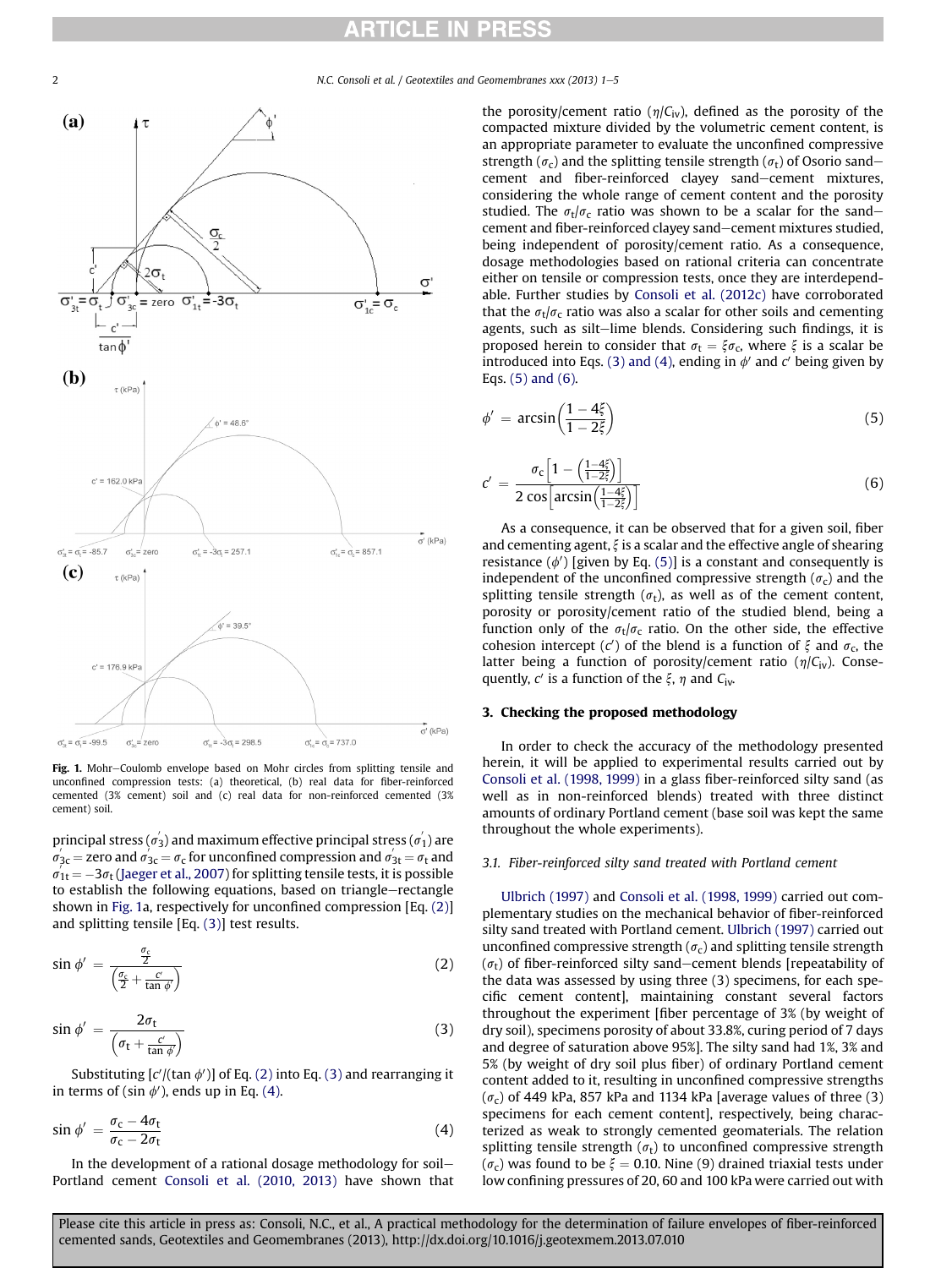# **ARTICLE IN PRESS**

N.C. Consoli et al. / Geotextiles and Geomembranes xxx (2013) 1-5 3

τ (kPa)

<span id="page-2-0"></span>



Fig. 2. Fiber-reinforced cemented silty sand Mohr-Coulomb failure envelopes [using methodology developed in present research and results based in the Mohr circles] in  $\tau-\sigma'$  stress space for three triaxial specimens considering (a) 1% cement content, (b) 3% cement content and (c) 5% cement content, besides of 3% fiber content and confining pressures varying from 20 to 100 kPa.

amounts of Portland cement varying from 1% to 5% and keeping porosity of the blends about 33.8%.

Inserting  $\xi$  value (0.10) into Eqs. [\(5\) and \(6\)](#page-1-0), yields in  $\phi' = 48.6^{\circ}$ and  $c' = 0.189\sigma_c$ .

Unconfined compressive strengths values end up in the effective cohesion intercept (c') of 84.9 kPa, 162 kPa and 214.3 kPa, respectively for 1%, 3% and 5% cement content, all containing 3% glass fiber

Fig. 3. Cemented silty sand Mohr-Coulomb failure envelopes [using methodology developed in present research and results based in the Mohr circles] in  $\tau-\sigma'$  stress space for three triaxial specimens considering (a) 1% cement content, (b) 3% cement content and (c) 5% cement content and confining pressures varying from 20 to 100 kPa.

content. Typical estimative of failure envelope obtained using methodology introduced in present study is presented in Fig. 2b containing 3% glass fiber and 3% cement content.

Fig. 2a-c presents the Mohr semi-circles and respective failure envelopes of fiber-reinforced cemented sand triaxial peak shear strength in a  $\tau-\sigma'$  stress space (considering the three confining pressures used in the research  $-20$ , 60 and 100 kPa) respectively for 1% cement content, 3% cement content and 5% cement content,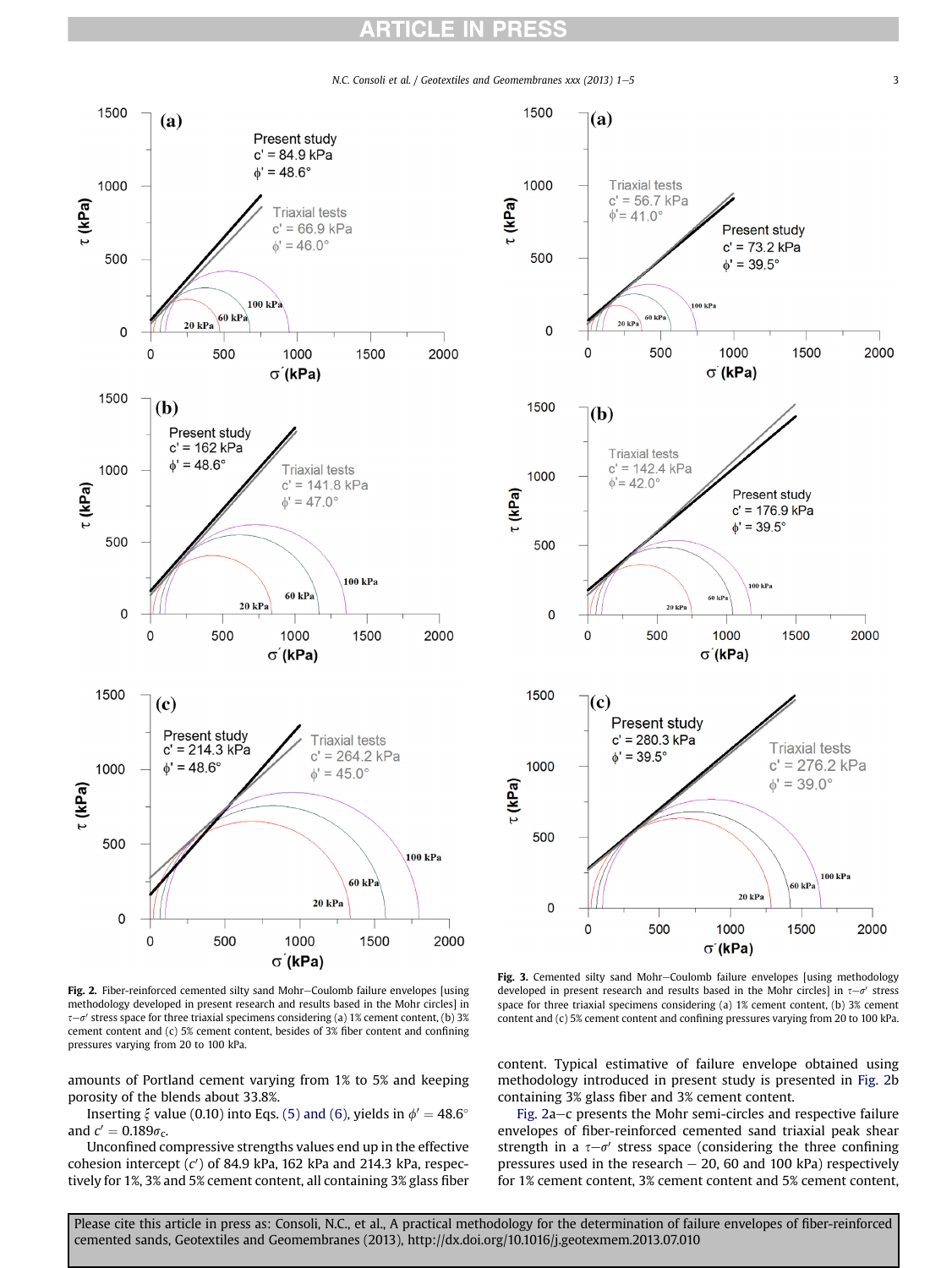# **RTICLE IN PRESS**

Table 1

Comparison of  $\phi'$  and  $c'$  results for fiber-reinforced and non-reinforced cemented silty sand specimens (considering cement contents of 1%, 3% and 5%), established after methodology developed herein (based on  $\sigma_t/\sigma_c$  ratio is unique for a given sand—cement blend or fiber-reinforced sand—cement mix), as well as based on triaxial tests ([Consoli](#page-4-0) [et al., 1999](#page-4-0)).

| Cement<br>content $(\%)$ | Non-reinforced cemented silty sand |                               |                                         |                 | Fiber-reinforced cemented silty sand |                               |                                         |                                |
|--------------------------|------------------------------------|-------------------------------|-----------------------------------------|-----------------|--------------------------------------|-------------------------------|-----------------------------------------|--------------------------------|
|                          | $c'$ (kPa)<br>[triaxial tests]     | $c'$ (kPa)<br>[present study] | $\phi'$ ( $\circ$ )<br>[triaxial tests] | [present study] | $c'$ (kPa)<br>[triaxial tests]       | $c'$ (kPa)<br>[present study] | $\phi'$ ( $\circ$ )<br>[triaxial tests] | $\phi'$ (°)<br>[present study] |
|                          | 56.7                               | 73.2                          | 41.0                                    | 39.5            | 66.9                                 | 84.9                          | 46.0                                    | 48.6                           |
|                          | 142.4                              | 176.9                         | 42.0                                    | 39.5            | 141.8                                | 162.0                         | 47.0                                    | 48.6                           |
|                          | 276.2                              | 280.3                         | 39.0                                    | 39.5            | 264.2                                | 214.3                         | 45.0                                    | 48.6                           |

as well as the Mohr-Coulomb failure envelopes whose parameters were estimated above using methodology developed in present research. It can be observed in Fig.  $2a-c$  that the Mohr-Coulomb failure envelopes drawn using  $\phi' = 48.6^{\circ}$  (for all cement contents) and  $c' = 84.9$  kPa (1% cement), 162 kPa (3% cement) and 214.3 kPa (5% cement) [values obtained based on the methodology developed  $herein - using unconfined compression and splitting tensile tests,$ whose equipment can be found even under minimal laboratory facilities] are a sound representation of the tangent to the Mohr semi-circles drawn based on triaxial testing, at distinct effective confining stresses, of the studied fiber-reinforced silty sandcement blends.

One point that must be recalled is that in order to have representativity, saturated drained triaxial failure envelope parameters will be effectively represented by splitting tensile and unconfined compression tests carried out in specimens having high degrees of saturation, above 90%, in which suctions are nearly zero. Such conditions are usually reached in fiber-reinforced cemented sandy soils by submerging the specimens in water for at least 24 h before testing ([Consoli et al., 2013](#page-4-0)). Another way would be to carry out some measurements of suction directly in the specimens.

#### 3.2. Silty sand treated with Portland cement

[Consoli et al. \(1996, 1998, 1999\)](#page-4-0) carried out complementary studies on the mechanical behavior of a silty sand derived from Botucatu weathered sandstone treated with cement. Several factors were maintained constant throughout the experiment (void ratio of 0.51, curing period of 7 days and degree of saturation above 95%). The silty sand had 1%, 3% and 5% (by weight of dry soil) of ordinary cement content added to it, having unconfined compressive strengths ( $\sigma_c$ ) of 305.0 kPa, 737.0 kPa and 1168.0 kPa [average values of three (3) specimens for each cement content], respectively, being characterized as weak to strongly cemented soils. The relation splitting tensile strength  $(\sigma_t)$  to unconfined compressive strength ( $\sigma_c$ ) was found to be  $\xi = 0.135$ . Nine (9) drained triaxial tests under low confining pressures of 20, 60 and 100 kPa were carried out with amounts of Portland cement varying from 1% to 5% and porosity of the blend of about 33.8%.

Inserting  $\xi$  value (0.135) into Eqs. [\(5\) and \(6\)](#page-1-0), yields in  $\phi' = 39.5^{\circ}$ and  $c' = 0.24 \sigma_c$ .

Inserting the unconfined compressive strengths values into Eq. [\(6\)](#page-1-0) ends up that the effective cohesion intercept (c') are respectively 73.2 kPa, 176.9 kPa and 280.3 kPa, respectively for 1%, 3% and 5% cement content. Typical estimative of failure envelope obtained using methodology introduced in present study is presented in [Fig. 2c](#page-2-0) containing 3% cement content.

[Fig. 3a](#page-2-0)–c presents the Mohr semi-circles and respective failure envelopes of triaxial peak shear strength in a  $\tau-\sigma$  stress space (considering the three confining pressures used in the research  $-$ 20, 60 and 100 kPa) respectively for 1%, 3% and 5% cement content, as well as the Mohr-Coulomb failure envelopes whose parameters were calculated above using methodology developed in present research. It can be observed in [Fig. 3a](#page-2-0)-c that the Mohr-Coulomb failure envelopes drawn using  $\phi' = 39.5^{\circ}$  (for all cement contents) and  $c' = 73.2$  kPa (1% cement), 176.9 kPa (3% cement) and 280.3 kPa (5% cement) are an all-encompassing representation of the tangent to the Mohr semi-circles drawn based on triaxial testing, at low effective confining pressures, of the studied silty sand-cement blends.

A comparison of  $\phi'$  and  $c'$  results of both fiber-reinforced and non-reinforced cemented silty sand specimens (considering cement contents of 1, 3 and 5%), established after methodology developed herein, as well as based on triaxial tests ([Consoli et al.,](#page-4-0) [1999\)](#page-4-0) is shown in Table 1. It can be observed that the effective angles of shear resistance  $(\phi')$  calculated after methodology developed herein for non-reinforced  $(39.5^{\circ})$  and fiber-reinforced (48.6°) cemented sand are a fairly good representation of  $\phi$  obtained directly after analyzing triaxial test results on nonreinforced (on average  $41^{\circ}$ ) and fiber-reinforced (on average  $46^\circ$ ) cemented sand. Regarding the effective cohesion intercept  $(c')$  calculated after methodology developed herein for nonreinforced (varying from 73.2 to 280.3 kPa) and fiber-reinforced (varying from 84.9 to 214.3 kPa) cemented sand is a reasonably good representation of  $\phi$  obtained directly after analyzing triaxial test results on non-reinforced (varying from 56.7 to 276.2 kPa) and fiber-reinforced (varying from 66.9 to 264.2 kPa) cemented sand.

#### 4. Conclusions

From the data presented in this manuscript the following conclusions can be drawn:

- A methodology for estimating Mohr–Coulomb failure envelope parameters based on splitting tensile strength  $(\sigma_t)$  and unconfined compressive strength  $(\sigma_c)$  of both fiberreinforced and non-reinforced artificially cemented sandy soils is proposed. The proposed methodology was shown to be successful regarding determination of the effective angle of shear resistance  $(\phi)$  and the effective cohesion intercept  $(c')$  for both fiber-reinforced and non-reinforced cemented sandy soils.
- Present study is limited to low confining pressures (up to 100 kPa), because at higher stresses the failure envelope must curve and the method would become unconservative.
- Other limitations are linked to soil, fiber and cement studied herein and further studies are still necessary to check if such methodology might be spread to other soils (e.g., clays), fibers (e.g., polypropylene, polyester, nylon), as well as to other cement agents, such as lime, fly ash-lime, etc.

#### Acknowledgments

The authors wish to express their gratitude to Brazilian MCT/ CNPq (projects Produtividade em Pesquisa, Iniciação Científica,